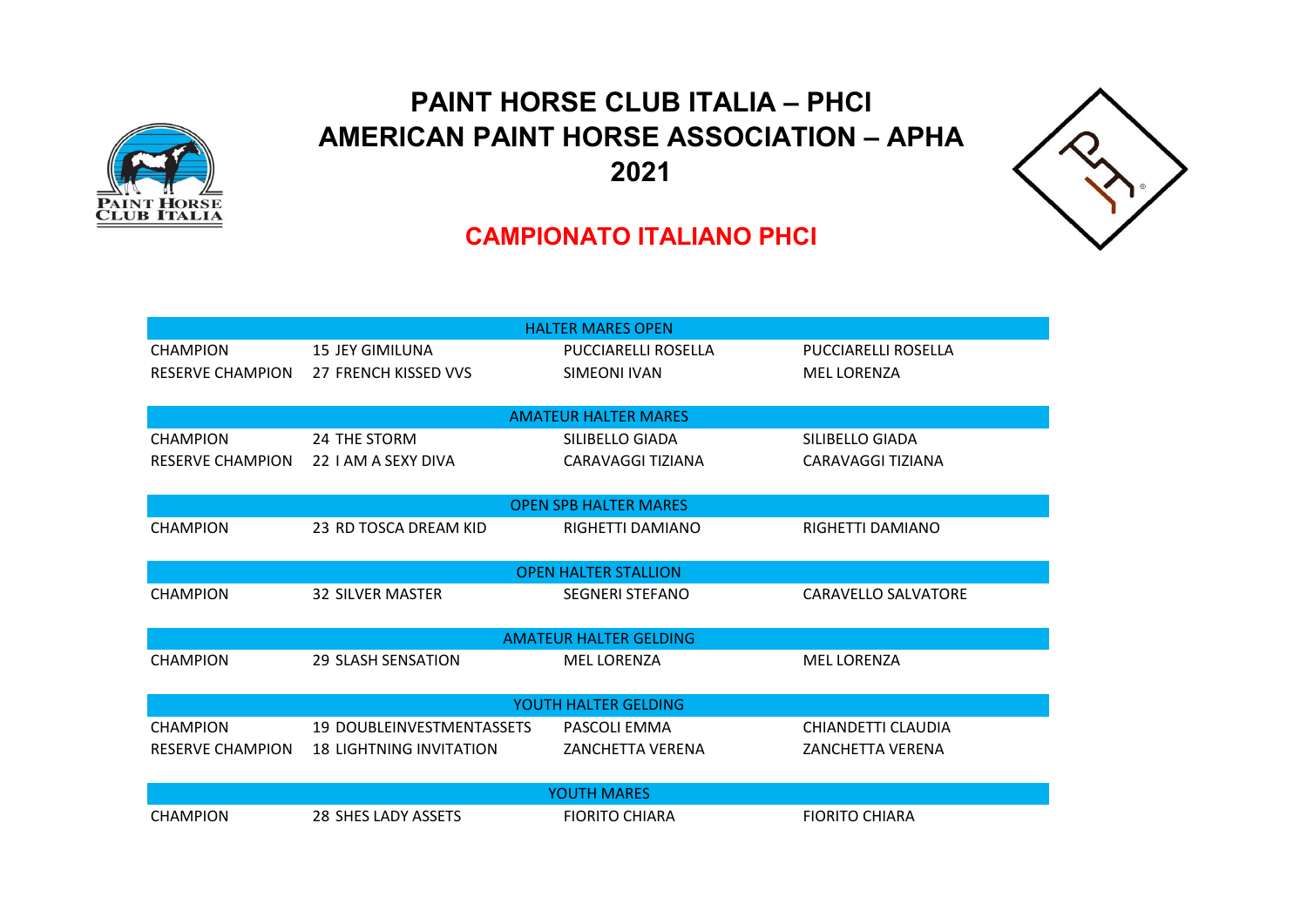|                               |                               | <b>OPEN COLOR CLASS</b>     |                         |  |  |  |
|-------------------------------|-------------------------------|-----------------------------|-------------------------|--|--|--|
| <b>CHAMPION</b>               | 28 SHES LADY ASSETS           | <b>FIORITO CHIARA</b>       | <b>FIORITO CHIARA</b>   |  |  |  |
| <b>RESERVE CHAMPION</b>       | <b>15 JEY GIMILUNA</b>        | PUCCIARELLI ROSELLA         | PUCCIARELLI             |  |  |  |
|                               |                               |                             |                         |  |  |  |
|                               |                               | <b>AMATEUR SPB STALLION</b> |                         |  |  |  |
| <b>CHAMPION</b>               | <b>30 ROLL SENSATION TR</b>   | <b>GAZZOLA MOIRA</b>        | <b>TRANSIT FARM</b>     |  |  |  |
|                               |                               |                             |                         |  |  |  |
|                               |                               | <b>AMATEUR SHOWMANSHIP</b>  |                         |  |  |  |
| <b>CHAMPION</b>               | 29 SLASH SENSATION            | <b>MEL LORENZA</b>          | <b>MEL LORENZA</b>      |  |  |  |
| RESERVE CHAMPION              | <b>30 ROLL SENSATION TR</b>   | <b>GAZZOLA MOIRA</b>        | <b>TRANSIT FARM</b>     |  |  |  |
|                               |                               |                             |                         |  |  |  |
|                               |                               | YOUTH SHOWMANSHIP           |                         |  |  |  |
| <b>CHAMPION</b>               | 19 DOUBLEINVESTMENTASSETS     | PASCOLI EMMA                | CHIANDETTI CLAUDIA      |  |  |  |
| <b>RESERVE CHAMPION</b>       | <b>20 ZIPINDOROTHY</b>        | <b>BELLOTTO VANESSA</b>     | <b>BELLOTTO VANESSA</b> |  |  |  |
|                               |                               |                             |                         |  |  |  |
|                               |                               | <b>OPEN LONGE LINE</b>      |                         |  |  |  |
| <b>CHAMPION</b>               | 27 FRENCH KISSED VVS          | SIMEONI IVAN                | MEL LORENZA             |  |  |  |
|                               |                               |                             |                         |  |  |  |
|                               |                               | <b>AMATEUR HORSEMANSHIP</b> |                         |  |  |  |
| <b>CHAMPION</b>               | 13 FOREVER VALENTINE R        | ANTONELLO FRANCESCA         | ANTONELLO FRANCESCA     |  |  |  |
| <b>RESERVE CHAMPION</b>       | <b>30 ROLL SENSATION TR</b>   | <b>GAZZOLA MOIRA</b>        | <b>TRANSIT FARM</b>     |  |  |  |
|                               |                               |                             |                         |  |  |  |
| YOUTH HORSEMANSHIP            |                               |                             |                         |  |  |  |
| <b>CHAMPION</b>               | 28 SHES LADY ASSETS           | <b>FIORITO CHIARA</b>       | <b>FIORITO CHIARA</b>   |  |  |  |
| <b>RESERVE CHAMPION</b>       | <b>20 ZIPINDOROTHY</b>        | <b>BELLOTTO VANESA</b>      | <b>BETTARINI MARINA</b> |  |  |  |
|                               |                               |                             |                         |  |  |  |
| <b>OPEN WESTERN PLEASURE</b>  |                               |                             |                         |  |  |  |
| <b>CHAMPION</b>               | 13 FOREVER VALENTINE R        | <b>RUDY SIMEONI</b>         | ANTONELLO FRANCESCA     |  |  |  |
| RESERVE CHAMPION              | 31 ROCK INVITATION TR         | <b>SIMEONI IVAN</b>         | <b>TRANSIT FARM</b>     |  |  |  |
|                               |                               |                             |                         |  |  |  |
| <b>GREEN WESTERN PLEASURE</b> |                               |                             |                         |  |  |  |
| <b>CHAMPION</b>               | <b>12 SWEET INVITATION TR</b> | <b>RUDY SIMEONI</b>         | <b>BRUNELLO STEFANO</b> |  |  |  |
| <b>RESERVE CHAMPION</b>       | 26 ALL NITE FOREVER R         | SIMEONI IVAN                | <b>ITALIANO ILARIA</b>  |  |  |  |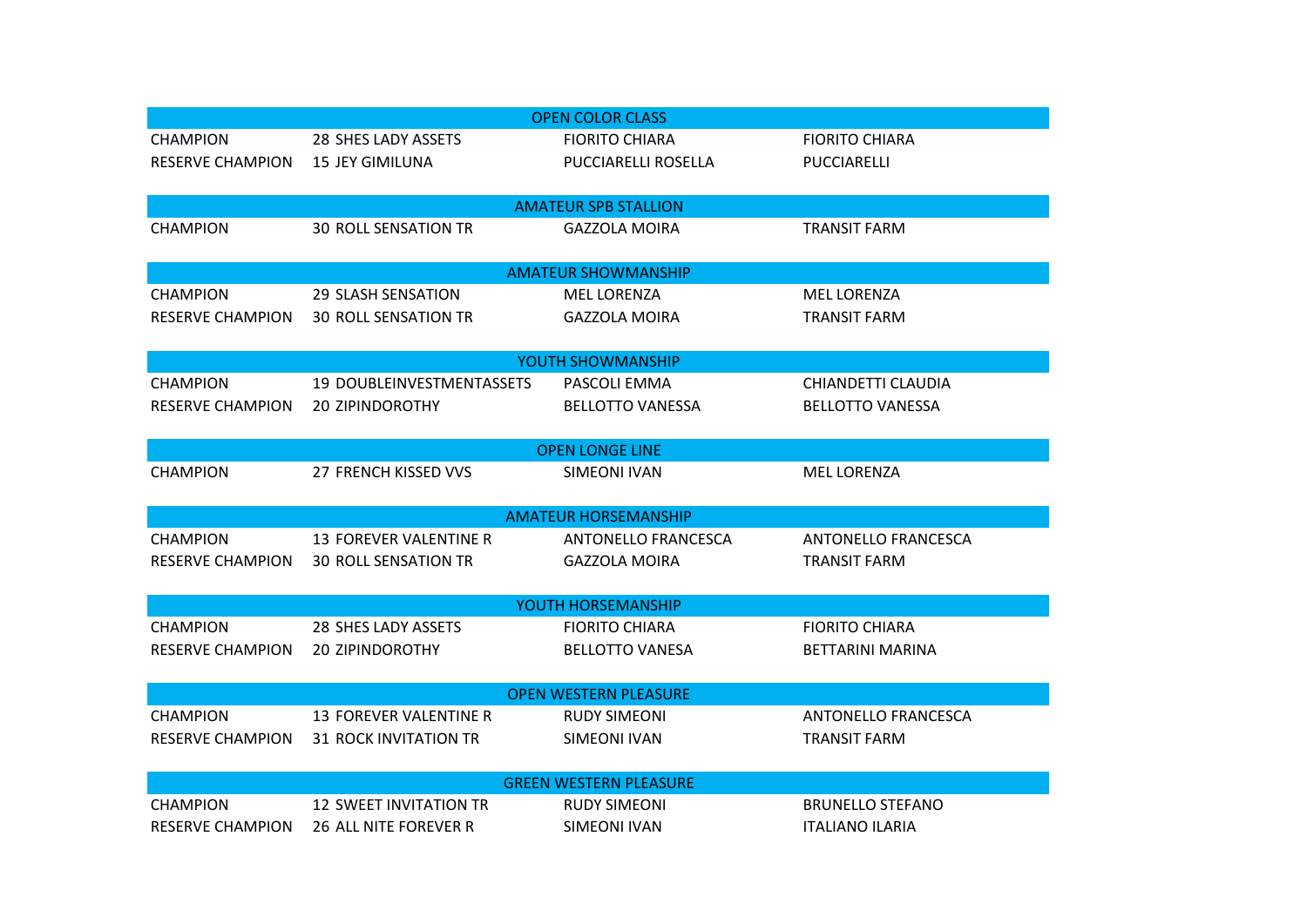| <b>AMATEUR SPB WESTER PLEASURE</b> |                                |                                 |                         |  |  |
|------------------------------------|--------------------------------|---------------------------------|-------------------------|--|--|
| <b>CHAMPION</b>                    | <b>30 ROLL SENSATION TR</b>    | <b>GAZZOLA MOIRA</b>            | <b>TRANSIT FARM</b>     |  |  |
|                                    |                                |                                 |                         |  |  |
|                                    |                                | <b>AMATEUR WESTERN PLEASURE</b> |                         |  |  |
| <b>CHAMPION</b>                    | 13 FOREVER VALENTINE R         | ANTONELLO FRANCESCA             | ANTONELLO FRANCESCA     |  |  |
| <b>RESERVE CHAMPION</b>            | <b>12 SWEETINVITATION TR</b>   | <b>BRUNELLO STEFANO</b>         | <b>BRUNELLO STEFANO</b> |  |  |
|                                    |                                |                                 |                         |  |  |
|                                    |                                | YOUTH WESTERN PLEASURE          |                         |  |  |
| <b>CO CHAMPION</b>                 | <b>18 LIGHTNING INVITATION</b> | <b>ZANCHETTA VERENA</b>         | ZANCHETTA VERENA        |  |  |
| <b>CO CHAMPION</b>                 | 19 DOUBLEINVESTMENT ASSETS     | PASCOLI EMMA                    | CHIANDETTI CLAUDIA      |  |  |
|                                    |                                |                                 |                         |  |  |
|                                    |                                | <b>GREEN HUS</b>                |                         |  |  |
| <b>CHAMPION</b>                    | 26 ALL NITE FOREVER R          | <b>SIMEONI IVAN</b>             | <b>ITALIANO ILARIA</b>  |  |  |
| <b>RESERVE CHAMPION</b>            | <b>12 SWEET INVITATION TR</b>  | <b>BRUNELLO STEFANO</b>         | <b>BRUNELLO STEFANO</b> |  |  |
|                                    |                                |                                 |                         |  |  |
|                                    |                                | YOUTH HUS                       |                         |  |  |
| <b>CHAMPION</b>                    | <b>18 LIGHTNING INVITATION</b> | ZANCHETTA VERENA                | ZANCHETTA VERENA        |  |  |
| <b>RESERVE CHAMPION</b>            | <b>20 ZIPINDOROTHY</b>         | <b>BELLOTTO VANESSA</b>         | <b>BETTARINI MARINA</b> |  |  |
|                                    |                                | YOUTH HSE                       |                         |  |  |
| <b>CHAMPION</b>                    | <b>18 LIGHTNING INVITATION</b> | <b>ZANCHETTA VERENA</b>         |                         |  |  |
| <b>RESERVE CHAMPION</b>            | 19 DOUBLEINVESTMENTASSETS      | PASCOLI EMMA                    |                         |  |  |
|                                    |                                |                                 |                         |  |  |
| <b>GREEN TRAIL</b>                 |                                |                                 |                         |  |  |
| <b>CHAMPION</b>                    | 25 VAJOLET SO FLOWER ART       | <b>VALIMBERTI NICOLETTA</b>     |                         |  |  |
|                                    |                                |                                 |                         |  |  |
| <b>AMATEUR TRAIL</b>               |                                |                                 |                         |  |  |
| CO CHAMPIO                         | 25 VAJOLET SO FLOWER ART       | <b>VALIMBERTI NICOLETTA</b>     |                         |  |  |
|                                    | <b>30 ROLL SENSATION TR</b>    | <b>GAZZOLA MOIRA</b>            | <b>TRANSIT FARM</b>     |  |  |
|                                    |                                |                                 |                         |  |  |
| <b>OPEN TRAIL</b>                  |                                |                                 |                         |  |  |
| <b>CHAMPION</b>                    | 29 SLASH SENSATION             | SIMEONI IVAN                    | MEL L                   |  |  |
| <b>RESERVE CHAMPION</b>            | 28 SHES LADY ASSETS            | SIMEONI IVAN                    | <b>FIORITO CH</b>       |  |  |